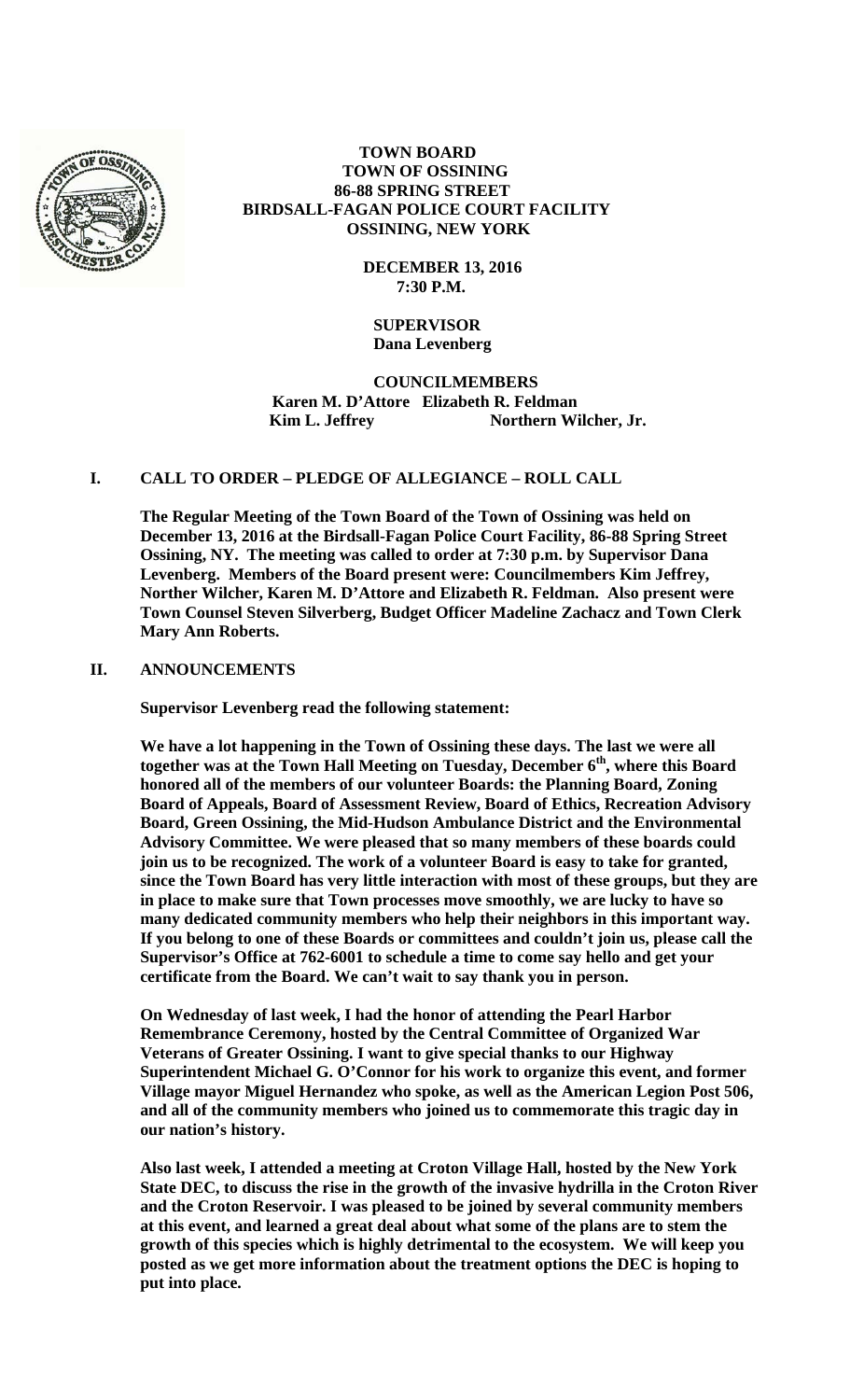**On Saturday evening, along with Councilwomen Feldman and D'Attore, I attended the Gullotta House fundraiser at the Ossining Boat and Canoe Club. Besides raising**  money, we were entertained by a "mentalist" who impressed us with his ability to read **our minds, as well as the band Night Train who led the group to a big night of dancing. A good time was had by all, and for a great cause.** 

**Earlier today, my office participated in a conference call with Ron Kamen of Earth Kind Energy, who is working with Sustainable Westchester on their "Clean Transportation" program. We are the first municipality to start working with Ron on the somewhat ambitious task of integrating more eco-friendly vehicles into the Town fleet. We look forward to hearing what next steps Rob will propose to get us started down this exciting path, which he tells us is paved with a lot of grant funding for municipalities.** 

**We are also hard at work crafting a resolution to demonstrate unity in the Town of Ossining. Many other municipalities have passed resolutions declaring themselves safe, inclusive places, and the Town Board will hopefully follow suit at our special meeting next week which will follows our Work Session discussion. We also participated in a meeting yesterday with the Village of Ossining mayor and trustees, School Superintendent Ray Sanchez, and several community members to keep track of what everyone is doing separately to demonstrate this unity. I want to take this opportunity to invite you to a community forum this Friday, December 16th at the Ossining Public Library hosted by the Hudson Valley Community Coalition, Neighbors Link, Community Voices Heard and Proyecto A.L.C.A.N.C.E at 7PM. Come to show your support for any of our neighbors who are feeling disenfranchised, celebrate the victories we have shared thus far, and begin thinking about the path forward, and learn about legal services available. I hope many of you will attend.** 

Tomorrow, Wednesday, December 14<sup>th</sup>, marks the kickoff of the Village of Ossining's **"Museum in the Streets;" come see Ossining's history come to life through this extensive signage project. The inaugural tour begins at 4PM, and all will gather where Main Street meets the Aqueduct. Make sure to stick around through the whole tour so you can enjoy a celebratory cider toast upon returning to the community center. A very big thanks to the Ossining Historical Society and the Historic Preservation Commission for their tireless work to make this a reality for our residents and visitors. This Thursday please join us at Antipasti Di Napoli starting at 6pm for the All Ossining Party. RSVP to Baker Collyer Cheer fund if you would like a ticket. RSVPs are required in advance.** 

**Finally, on Monday, December 19th, all of our Town Staff will be participating in a NARCAN training, organized by Senator David Carlucci's office. Once trained, all participants will be able to administer this life-saving treatment to someone in trouble. Thanks to Councilwoman Kim Jeffrey for her help on this, and to Town Court staff member Sarath Nair for suggesting that we get all Town employees on board.** 

**Councilmember Jeffrey announced on December 15 Senator Carlucci will sponsor a Student Advisory Council Meeting for grades 8 – 12 from the Ossining and Briarcliff school districts at 4:30 p.m. in the Ossining Public Library.** 

**Councilmember Feldman reminded the Community that Toys for Tots boxes are located at the Police Department; Ossining Boat & Canoe Club; Ossining Fire Department; Mike Risko's Music School; Value Drug; Emigrant Savings Bank; Bob's Army and Navy; Chamber of Commerce and the Boathouse. The boxes with toys will be picked up on December 19th.** 

**Councilmember D'Attore announced the Emergency Homeless Shelter opened last Sunday and is open from 9 p.m. to 7 a.m. If you are in need of shelter meet at the Open Door at 9:00 p.m. We are also in need of gloves, socks and scarves.**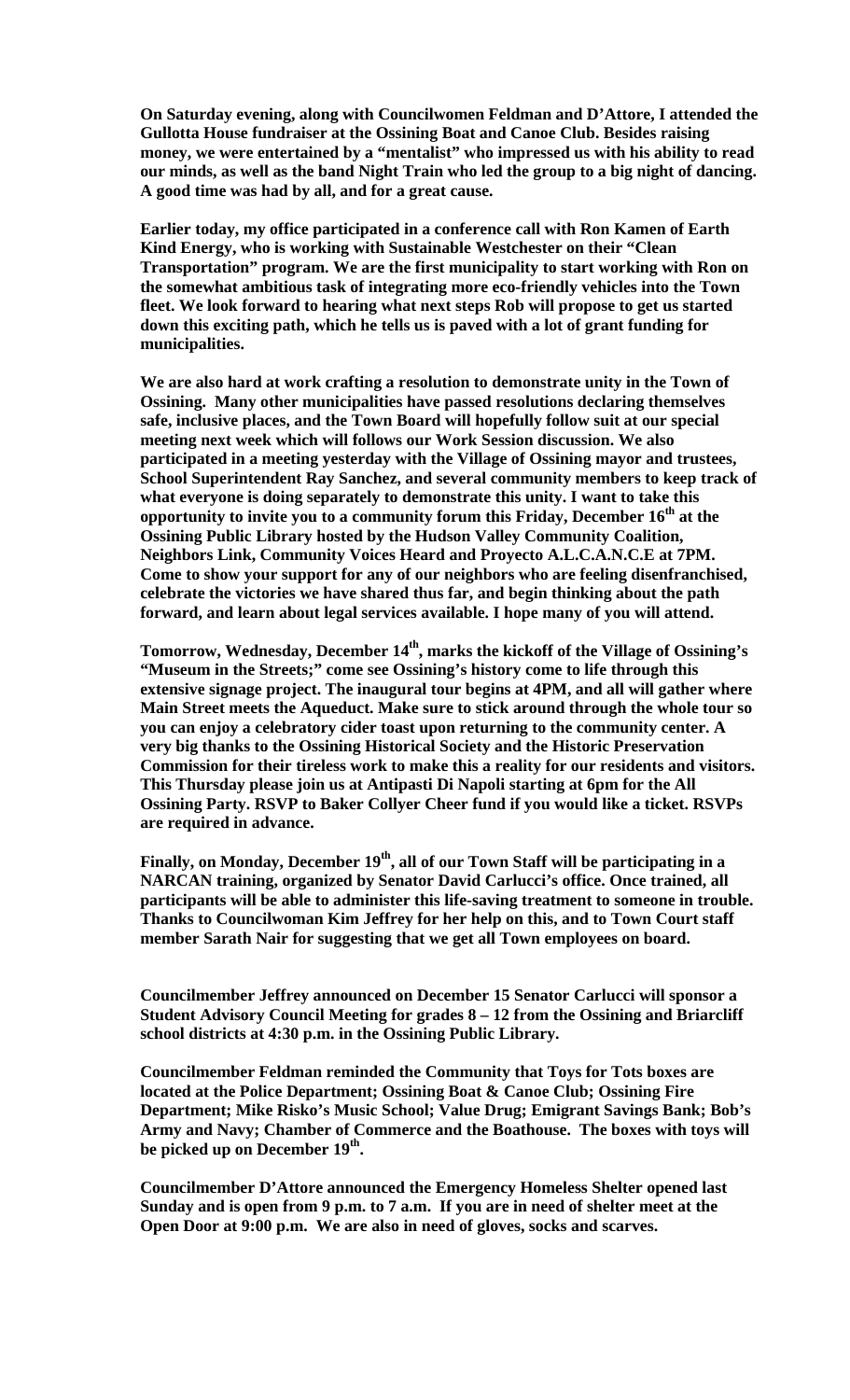# **III. LIAISON REPORTS**

**Councilmember Jeffrey attended the monthly meeting of the Parks & Recreation Committee where there are 2 Village openings. This is an advisory board comprised of representatives from the Village of Ossining, Town Outside and Briarcliff residents. The gym floor will be re-done in March.** 

# **IV. DEPARTMENTAL REPORTS**

**Supervisor Levenberg stated that tonight, we have our Police Chief, Kevin Sylvester, here to update us on how the last few months have been going in the Town.** 

**Chief Kevin Sylvester provide a brief summary of the activity of the Police Department for the year 2016 as follows: Detective Donald Farrell retired earlier this year beginning followed by Detective Jose Ferrao on December 16<sup>th</sup>; Captain Scott Craven on December 31; and Patrolman Diego Santiago on January 15. We have done several "Coffee with a Cop" at various locations around the Village. There were 41,000 blotter entries and 600 arrests during the year.** 

# **V. PUBLIC COMMENT ON AGENDA ITEMS**

# **VI. BOARD RESOLUTIONS**

# **A. Approval of Minutes-Regular Meeting**

**Councilmember Jeffrey moved and it was seconded by Councilmember Feldman that the following be approved:** 

**Resolved, that the Town Board of the Town of Ossining hereby approves the November 22, 2016, Minutes of the Regular Meeting as presented. Motion Carried: Unanimously** 

# **B. Approval of Minutes-Special Meeting**

**Councilmember Wilcher moved and it was seconded by Councilmember Feldman that the following be approved:** 

**Resolved, that the Town Board of the Town of Ossining hereby approves the December 6, 2016, Minutes of the Special Meeting as presented.** 

 **Motion Carried: Unanimously** 

# **C. Approval of Voucher Detail Report**

**Councilmember Jeffrey moved and it was seconded by Councilmember Wilcher that the following be approved:** 

**Resolved, that the Town Board of the Town of Ossining hereby approves the Voucher Detail Report dated December 13, 2016 in the amount of \$924,911.66** 

**Supervisor Levenberg stated that we have a rather large voucher detail report this week for a few reasons. Our last voucher run was very small at \$194k, and we also went three weeks between check runs this time, thanks to our 5th Tuesday in November. Finally, this voucher run also includes a few large bills, specifically our annual payment to the New York State Retirement System totaling \$419k, and the December IMA payment to the Village of Ossining at \$269k. We also paid our final 2016 installment to OVAC for ambulance services in the amount of almost \$99k. As we come to the end of the year, please be reminded that on January 1st, we will open up the books for the new year and will be running 2 sets of voucher detail reports concurrently until we close 2016, which will likely happen in late March 2017.**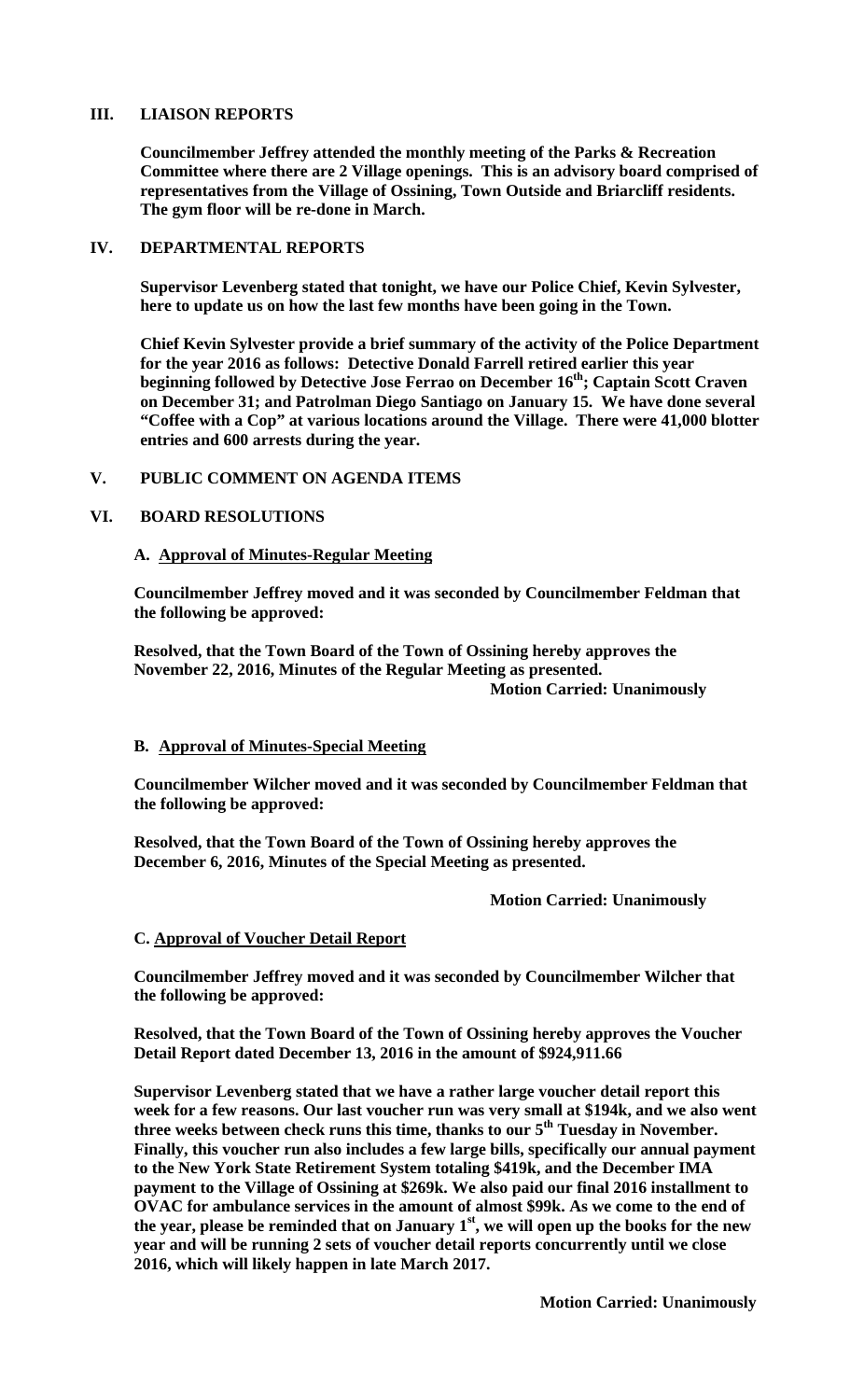# **D. Approval of the 2017 Budget**

**Councilmember Wilcher moved and it was seconded by Councilmember Jeffrey that the following be approved:** 

**Resolved, that the Town Board of the Town of Ossining hereby approves the 2017 Budget for the Town of Ossining. Total appropriations for the 2017 entire Town (10) Fund are \$5,447,710. Total appropriations for the Unincorporated (20) Area Fund are \$4,126,523 and total appropriations for the Highway (31) Fund are \$2,607,441. Total appropriations for the Water and Sewer Funds are \$543,311. Total appropriations for the Fire/Light/Refuse Funds are \$1,336,314. Total appropriations for the Ambulance District are \$633,488.** 

**Supervisor Levenberg stated that the creation of the Town budget is a long process that begins in August, and requires a cooperative effort between the Supervisors's Office, the Finance Office, and our department heads. This is the Town's first budget using our full market value assessments, and I am proud to say that we are adopting a budget that holds the line on spending, with only minor adjustments for salaries, an increase in health insurance premiums and electric costs. We also managed to make a significant change to the Town's budget that has been years in the making—we have moved a portion of the Mortgage Recording Tax to the Unincorporated Fund, in accordance with the percentage of assessment that those properties contribute to the whole. Although making this move, which the Town Board agreed was an equitable way to distribute this revenue, increased the tax rate in the General Fund, the smallest portion of an Ossining taxpayer's bill, we are still pleased to share that the increase to the average Town of Ossining homeowner will be less than \$22 for the entire year, which we also held down by applying \$75k of the General Fund's healthy fund balance. We are also proud to be able to offer a tax rate decrease to homeowners in the Unincorporated Area, who will be paying roughly \$46.50 less than they did in 2016. At the same time, we were able to designate \$275K to purchase several trucks for the Highway department to replace those at the end of their useful life, and also to do some paving work in the Unincorporated Area, all without having to borrow and incur interest charges. We also are going to be making the final payment on the 507 North State Road public safety building, which will be paid from reserves that have been put aside over the past several years. We will have one payment to make in 2018 on improvements to the building, and then we will have relieved our residents of the debt on this facility, once and for all. We saw very modest increases in our Special Districts, but overall, the news is quite good- we are under the tax cap by \$136,441, which we are allowed to carry over for use in the 2018 budget. We will continue to offer exceptional services to all Town taxpayers for an incredible bargain. I want to thank all of our Department Heads for their important role in this process, along with all of the members of our Town staff, who work hard every day to give you their best and who are certainly our most valuable resource. I also want to thank this Board for the time and energy that you've dedicated to this budget process. Congratulations.** 

 **Motion Carried: Unanimously** 

### **E. Stipulation of Settlement- Weeks and Hadjstylianos**

**Councilmember D'Attore moved and it was seconded by Councilmember Wilcher that the following be approved:** 

**WHEREAS, two actions have been commenced by Dale Cemetery Management Corp., George Weeks and Barbara Hadjstylianos against the Town Board, as well as current and former members of the Town Board and the former Town Attorney; and** 

**WHEREAS, the Town Board believes it is in the best interests of the Town to resolve such litigation, without acknowledging liability;** 

**Therefore BE IT RESOLVED that Town Counsel, Steven Silverberg, Esq. and Town Special Counsel, Benjamin Leavitt, Esq, are authorized to execute the annexed**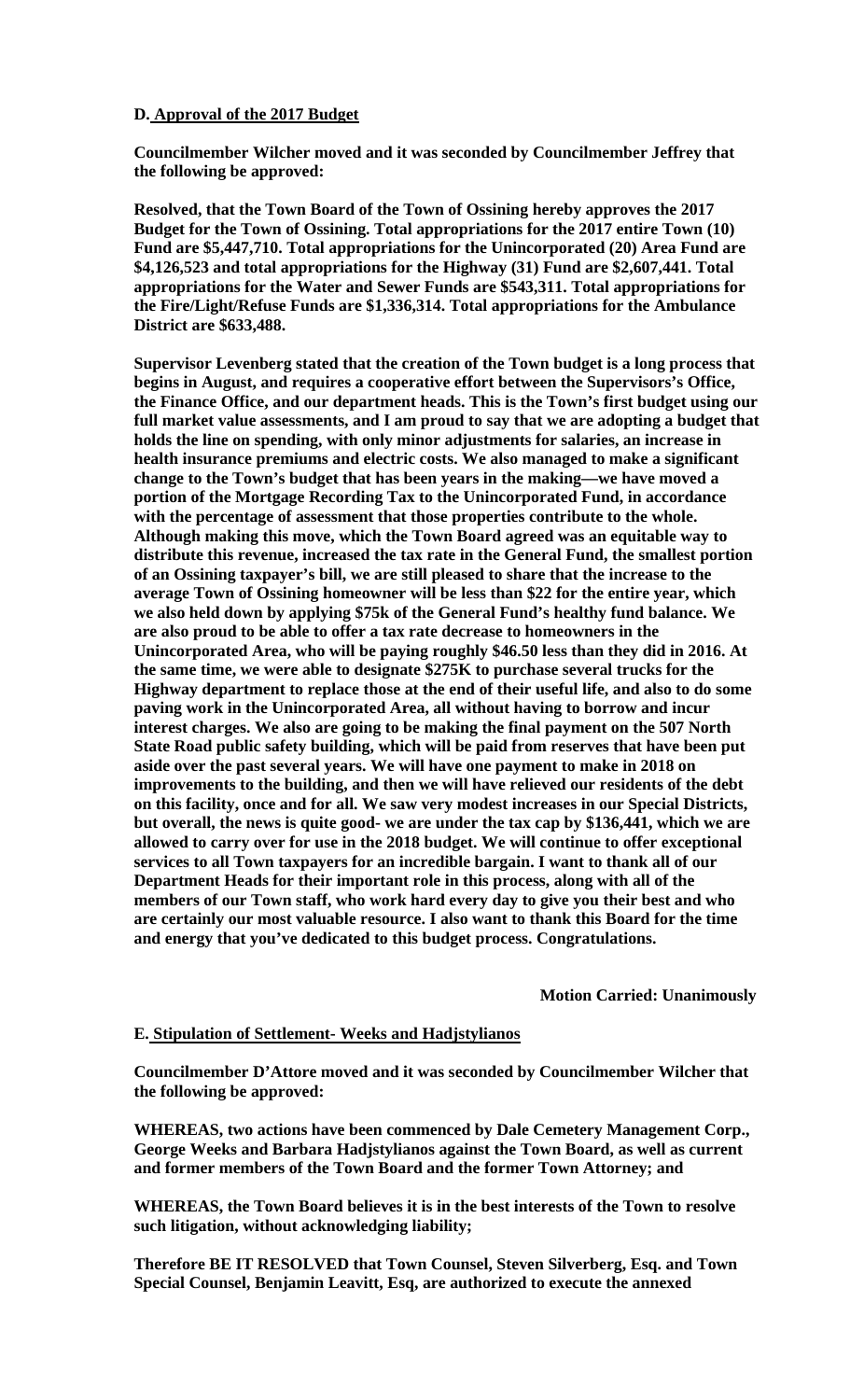**Stipulation of Settlement and related documents required to complete such settlement, and** 

**IT IS FURTHER RESOLVED that the Town Budget Officer and Supervisor are authorized to issue payments in accordance with the terms of such Stipulation of Settlement.** 

 **Motion Carried: Unanimously** 

# **F. Request for Home Rule Legislation from New York State—Mortgage Recording Tax**

**Councilmember Jeffrey moved and it was seconded by Councilmember Feldman that the following be approved:** 

**Whereas, the Town of Ossining has long discussed a reapportionment of the Mortgage Recording Tax revenue from Westchester County, based on the unique geographic boundaries of the Town's Unincorporated Area; and** 

**Whereas, the Town Board has unanimously agreed to apply a share of this revenue, in accordance with the Unincorporated Area's percentage of assessed value within the Town as a whole, to the Unincorporated Fund in the 2017 budget;** 

**Now, therefore be it Resolved, that the Town Board of the Town of Ossining hereby calls upon the State of New York to permit Home Rule legislation on this specific circumstance within the Town of Ossining;** 

**And be it further Resolved that the Town Supervisor is hereby authorized to complete paperwork as requested by New York State to enact the above.** 

**Supervisor Levenberg stated that as I mentioned earlier, the Town Board has agreed to begin the process of moving a portion of this revenue, usually allocated to the Town general Fund, into the Unincorporated Area budget. This resolution is not the end of the work, but will get the ball rolling-- we will begin the paperwork to submit to our State representatives before the end of the year.** 

 **Motion Carried: Unanimously** 

### **G.Indian Brook- Croton Gorge Watershed Conservation Plan**

**Councilmember D'Attore moved and it was seconded by Councilmember Wilcher that the following be approved:** 

**Resolved, that the Town Board of the Town of Ossining hereby authorizes the Supervisor to sign the annexed letter as part of an effort among the agencies comprising the IBCG Watershed Committee to solicit help from Westchester County Planning to update the plan to protect our local watersheds and drinking water.** 

**Supervisor Levenberg stated that the communities that comprise the Indian Brook/ Croton Gorge Watershed have agreed that it is time to update our Conservation Plan. We are collectively asking the Westchester County Department of Planning to offer us staffing support on this project, and this resolution will authorize me to sign on to a letter requesting the same.** 

 **Motion Carried: Unanimously**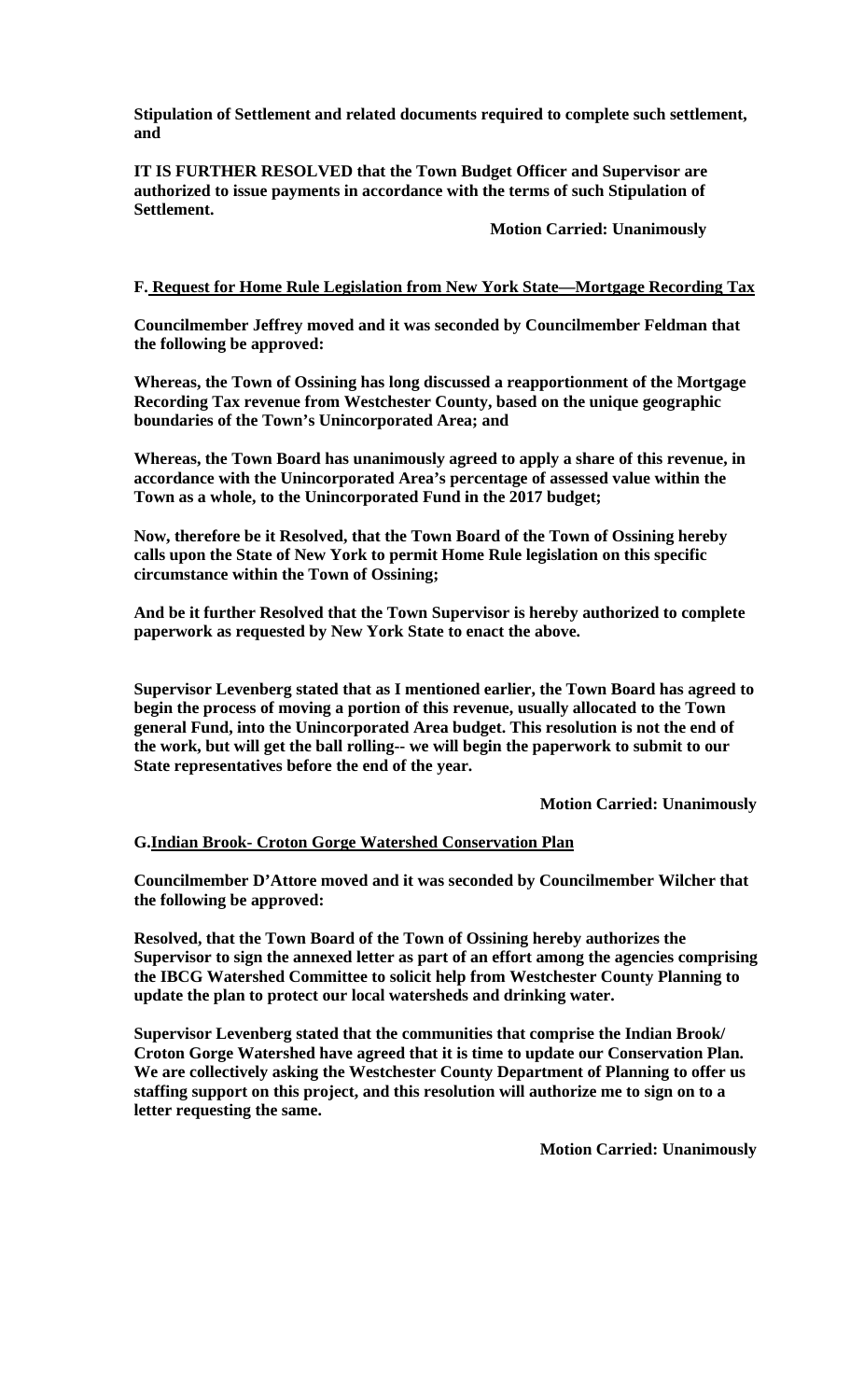# **VII. CORRESPONDENCE TO BE RECEIVED AND FILED**

**Councilmember Wilcher moved and it was seconded by Councilmember D'Attore that the following be approved:** 

**Resolved, that the Town Board of the Town of Ossining hereby accepts the following Planning Board Meeting Minutes dated October 19, 2016 -Artis Senior Living.** 

> **Motion Carried: 4-0-1 Ayes: D'Attore, Feldman, Wilcher & Levenberg Nay: Jeffrey**

# **VIII. MONTHLY REPORTS**

**Councilmember Wilcher moved and it was seconded by Councilmember Jeffrey that the following be approved:** 

**Resolved, that the Town Board of the Town of Ossining hereby accepts the following monthly** 

**report for the month of November 2016:** 

- **Town Building Department**
- **Town Clerk's Office**
- **Town Tax Receiver's Office**
- **Town Supervisor's Office**
- **Town Senior Center**
- **Dale Cemetery**

 **Motion Carried: Unanimously**

# **IX. VISITOR RECOGNITION**

# **X. ADJOURNMENT –EXECUTIVE SESSION-PERSONNEL & CONTRACTS**

**Supervisor Levenberg stated that we have some very cold weather predicted for the end of this week. Please be careful out on the roads. Our Highway department and Village DPW do a wonderful job of keeping the roads as safe as possible, but the less you need to be on them the better for everyone when it snows. Also, please make sure any elderly neighbors and friends are okay. Landlords, please remember you must maintain your building temperature to at least 68 degrees 24 hours a day throughout the winter months through May 31st.** 

**I hope you will join us for our work session and special meeting next Tuesday,**  December 20<sup>th</sup> at 16 Croton Ave where we will continue our discussions about the **zoning amendments to our town code as well as our unity message. We will also have the opportunity to join with our County Legislator Catherine Borgia to honor our dear friend Bobby Williams who we lost this year. His wife will join us to accept this honor posthumously. As we get into the holiday season, please remember to give generously to all of the causes that define our social services network here in Ossining and beyond. Town offices will be closing at 12 noon on Friday December 23rd and Friday December 30th and will be closed for the Christmas and New Year holiday on Monday December 26th and Monday January 2nd.** 

**At 8:10 P.M., Councilmember Jeffrey moved and it was seconded by Councilmember Wilcher that the meeting be adjourned to Work Session.** 

**Motion Carried: Unanimously**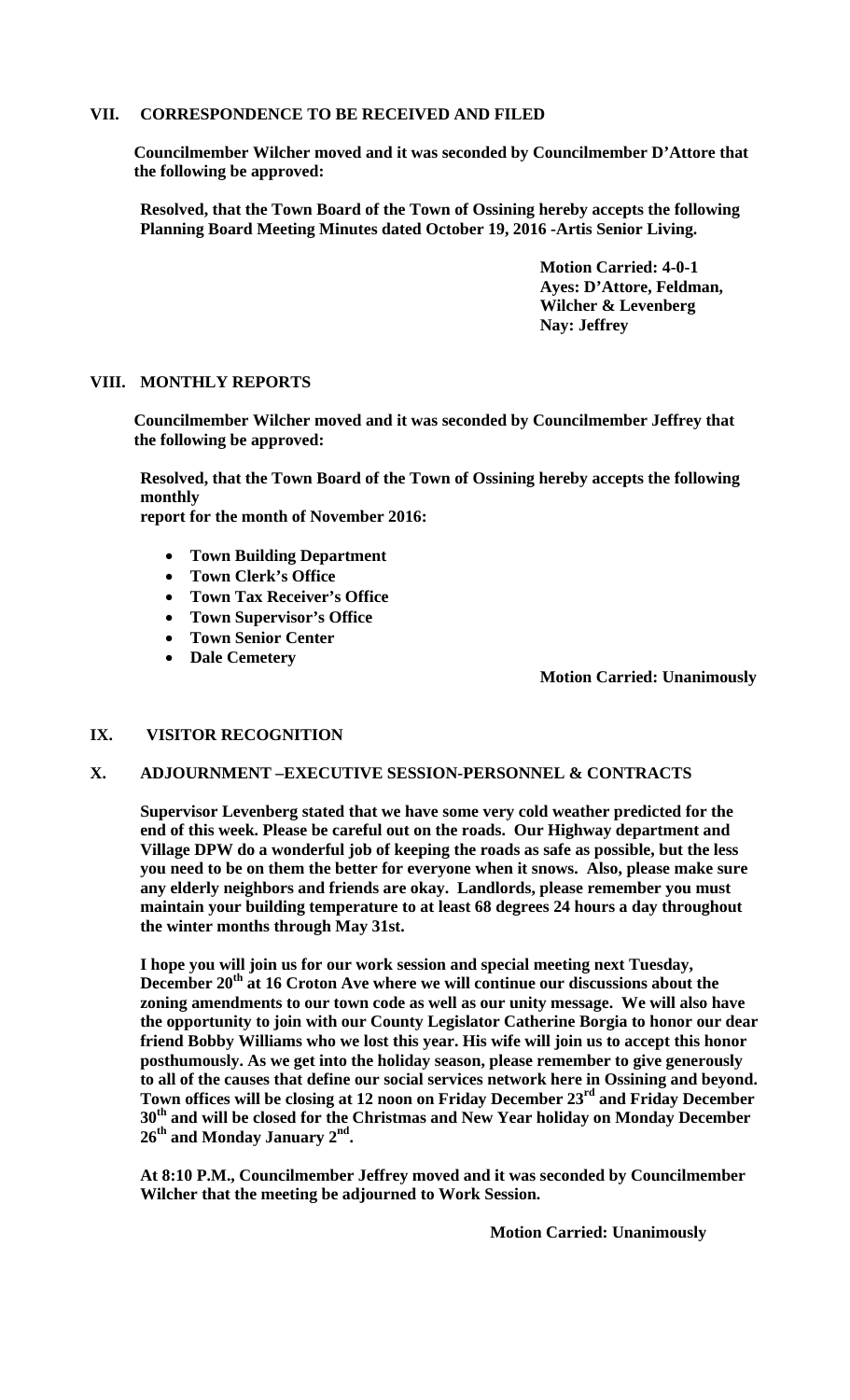**At 9:28 P.M., Councilmember Wilcher made a motion to leave Executive Session and it was seconded by Councilmember Jeffrey.** 

**At 9:30 P.M., Councilmember Jeffrey made a motion to adjourn and it was seconded by Councilmember D'Attore.** 

**Approved:** 

 **Mary Ann Roberts Town Clerk** 

 **\_\_\_\_\_\_\_\_\_\_\_\_\_\_\_\_\_\_\_\_\_\_\_\_\_\_\_\_\_** 

November 29, 2016

Ed Buroughs, AICP, Commissioner Westchester County Planning Department 432 Michaelian Office Building 148 Martine Avenue White Plains, New York 10601

RE: Indian Brook ‐ Croton Gorge (IBCG) Watershed Conservation

Action Plan. Dear Commissioner Buroughs,

The County Department of Planning worked with the Town of Cortlandt, Town of New Castle, Town/Village of Ossining and Village of Croton‐on‐Hudson to prepare the *Indian Brook ‐ Croton Gorge (IBCG) Watershed Conservation Action Plan*. This plan focused on protecting the drinking water supply for the Village of Croton‐on‐Hudson and the Town/Village of Ossining as well as the health of the Croton River. The plan was completed in 2008 and won a WMPF award. The County then assisted in creating the IBCG IMA (2009) that formed the IBCG Watershed Committee.

The Committee has been meeting over the years and most recently is considering applying for a Hudson River Valley Greenway Grant to update the *IBCG Plan* and implement goals to protect the drinking water possibly through new zoning and/or modifications and enhancements to environmental laws. Today much of the data used to create the plan is over 10 years old and there is additional useful data – such as septic system data – that wasn't available when the IBCG plan was created. Revising the base information of the IBCG plan would be very helpful in determining the most critical actions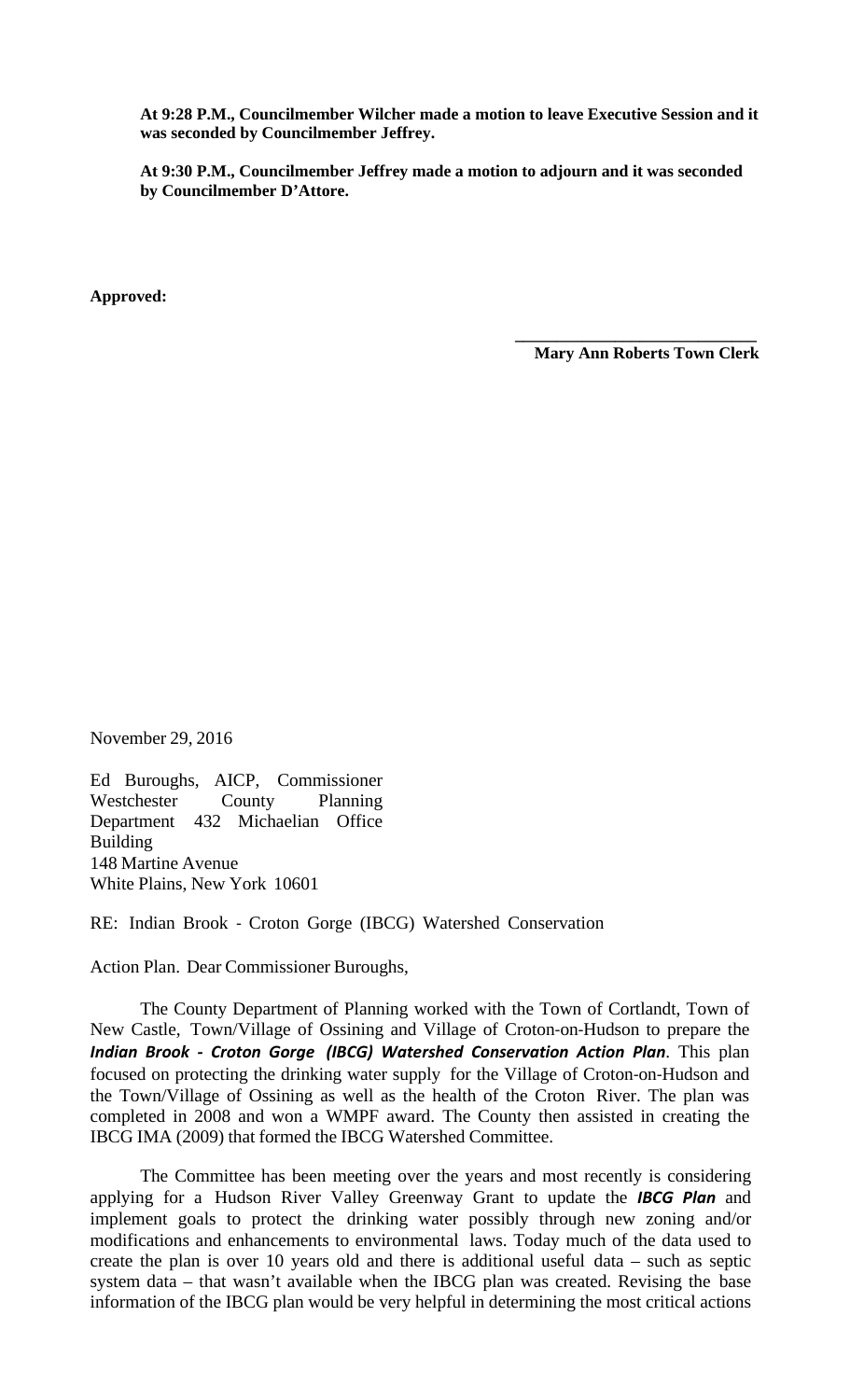– such as septic vs. stormwater ‐‐ necessary to protect the quality of the drinking water and the environment in the area.

The IBCG municipalities would like to request the assistance of Westchester County Department of Planning's GIS services to assist us with updating the plan – primarily the data and maps. The County services would be used as part of the match and we would then use the grant award to enable the hiring of a consultant to implement a project such as the adoption of new ordinances/zoning to protect the drinking water supplies of both basins. The next grant application deadline is in February 2017 and if awarded the project could start the second quarter of 2017.

We look forward to continue working together to protect the Indian Brook and Croton River watersheds and the drinking water for the residents of Westchester.

Sincerely,

Linda D. Puglisi, Supervisor Town of Cortlandt Dana Levenberg, Supervisor, Town of **Ossining** 

Dr. Gregory Schmidt, Mayor, Village of Croton Victoria Gearity, Mayor, Village of **Ossining** ‐on‐Hudson

Robert Greenstein, Supervisor, Town of New Castle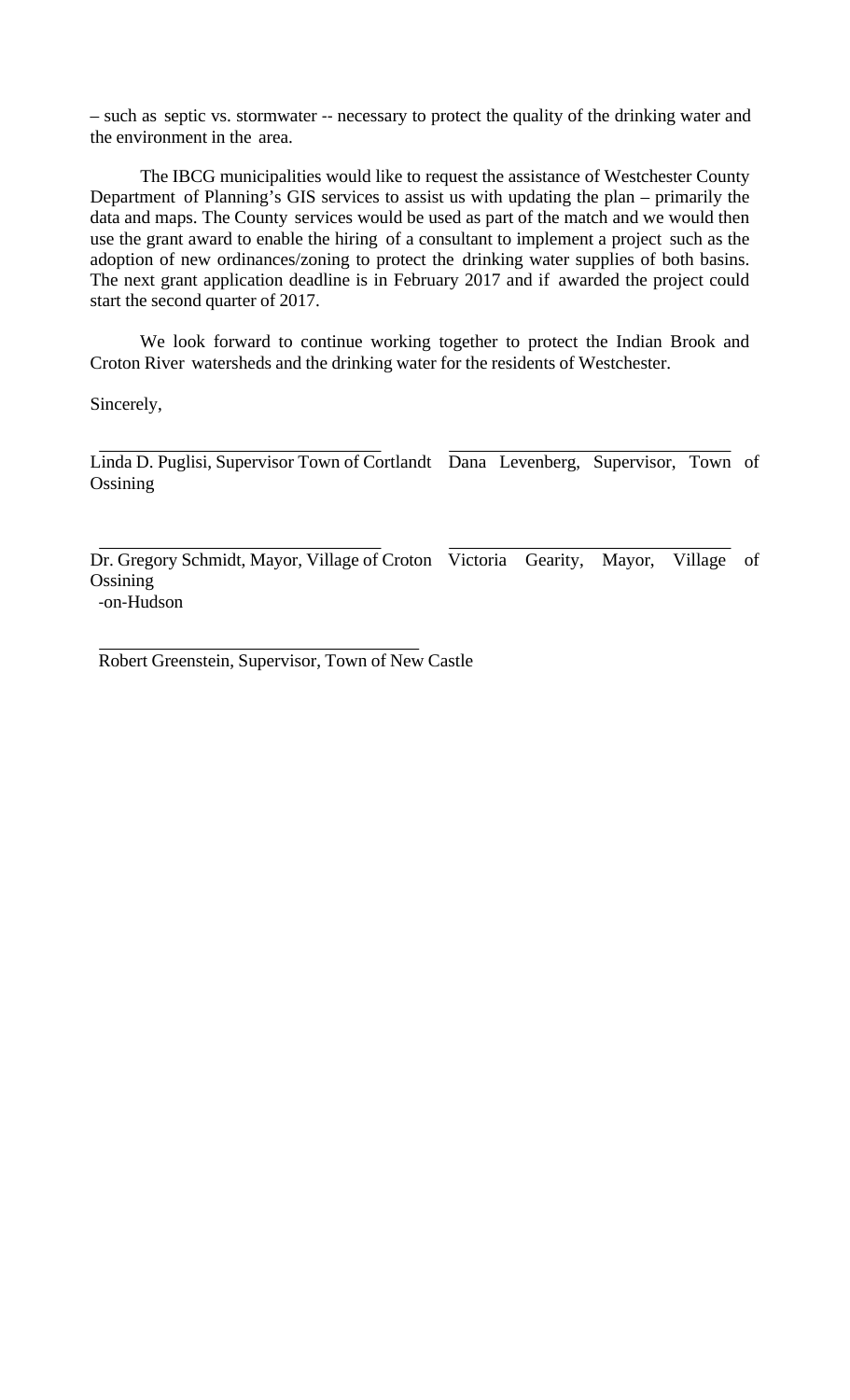### SUPREME COURT OF THE STATE OF NEW YORK COUNTY OF WESTCHESTER

DALE CEMETERY MANAGEMENT CORP., **GEORGE WEEKS and BARBARA** HADJSTYLIANOS,

Index No. 3135/2016

**STIPULATION OF** 

**SETTLEMENT** 

# Petitioners,

-against-

SUSANNE DONNELLY and DANA LEVENBERG, in their capacities as Town Supervisor(s), KIMBERLY JEFFREY, NORTHERN WILCHER JR., ERIC BLAHA, JEFFREY HARTER, KAREN D'ATTORE and ELIZABETH FELDMAN, in their capacities as Town Council members, WAYNE SPECTOR, in his capacity as Attorney to the Town Board (as constituted from January 1, 2014 to December 31, 2015), THE TOWN BOARD OF THE TOWN OF OSSINING (as constituted from January 1, 2014 to December 31, 2015), and THE TOWN BOARD OF THE TOWN OF OSSINING (as constituted from January 1, 2016 to date of Petition),

Respondents.

SUPREME COURT OF THE STATE OF NEW YORK COUNTY OF WESTCHESTER .<mark>................</mark>X

DALE CEMETERY MANAGEMENT CORP., GEORGE WEEKS and BARBARA HADJSTYLIANOS,

Plaintiffs.

-against-

Index No. 66893/2016

SUSANNE DONNELLY, WAYNE SPECTOR, KIMBERLY JEFFREY, WILCHER JR., ERIC BLAHA, JEFFREY HARTER, KAREN D'ATTORE, ELIZABETH FELDMAN, and DANA LEVENBERG,

Defendants. 

 $\mathbf{1}$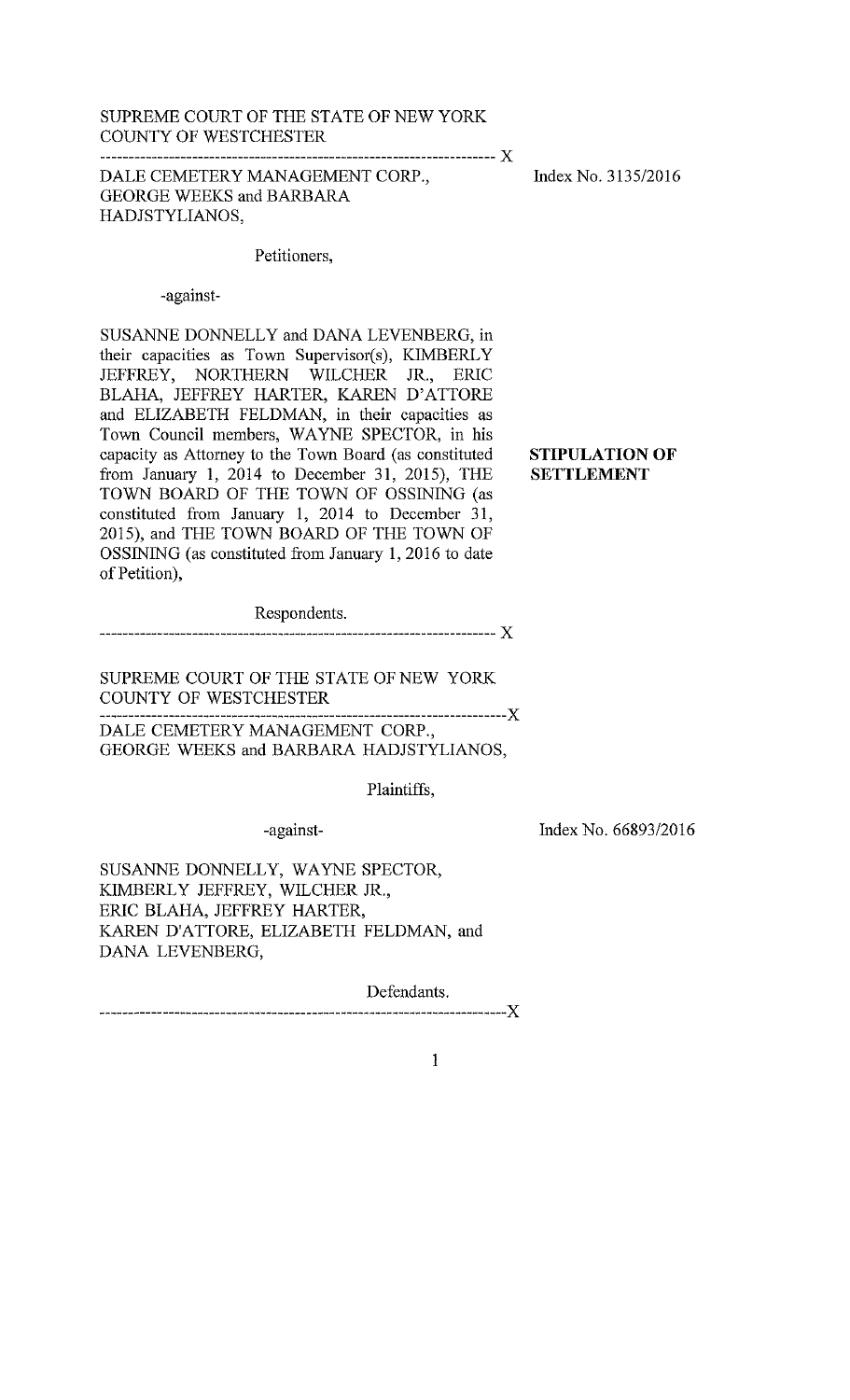WHEREAS, the Petitioners and Plaintiffs have commenced the above referenced Article 78 proceeding and plenary action, respectively, and

WHEREAS, the Respondents and Defendants in the above captioned Article 78 proceeding and plenary action deny all claims brought by the Petitioners and Plaintiffs, respectively, and

WHEREAS, the Petitioners, Respondents, Plaintiffs and Defendants in the above referenced captions (individually and collectively referred to herein as the "Parties") have determined it is in the best interests of all to resolve the claims asserted in the above referenced Article 78 proceeding and plenary action, and

WHEREAS, the reference to Wilcher, Jr. in the plenary action, bearing Index Number 66893/2016, is intended to mean Town Council Member Northern Wilcher, Jr., the reference in the captions in both proceedings to Jeffrey Harter is intended to refer to former Town Council Member Geoffrey Harter, and the reference to Kimberly Jeffrey is intended to refer to Town Council Member Kim Jeffrey, and

WHEREAS, this Stipulation of Settlement is not an acknowledgement of any wrongdoing on the part of any of the Respondents or Defendants,

IT IS HEREBY STIPULATED AND AGREED BY AND AMONG THE PARTIES BY AND THROUGH THEIR ATTORNEYS AS FOLLOWS:

- 1- The Town of Ossining shall issue payments of twenty thousand dollars (\$20,000.00) in good funds ("Payments"), to each of GEORGE WEEKS, and, BARBARA HADJSTYLIANOS, in full satisfaction of any and all claims that exist or may exist by Petitioners/Plaintiffs DALE CEMETERY MANAGEMENT CORP., GEORGE WEEKS and/or BARBARA HADJSTYLIANOS as against any and all of the named Respondents and Defendants, as well as the Town of Ossining and all of its current and former officers, employees, elected officials, contractors, consultants, accountants and attorneys.
- 2- Petitioners/Plaintiffs DALE CEMETERY MANAGEMENT CORP., GEORGE WEEKS and BARBARA HADJSTYLIANOS shall provide General Releases in the forms annexed as Exhibit "A" releasing all of the named Respondents and Defendants, as well as the Town of Ossining and all of its current and former officers, employees, elected officials, contractors, consultants, accountants and attorneys.
- 3- Separate Stipulations of Discontinuance with Prejudice in the form annexed as Exhibit "B" shall be executed by the Attorneys for the Parties to the Article 78 proceeding and the Attorneys for the Parties to the plenary action.
- 4- The Attorneys executing this Stipulation of Settlement represent they have been authorized by all of their respective clients to enter into this Stipulation of Settlement and that all legal requirements to execute the annexed Exhibits have been completed and
	- $\overline{2}$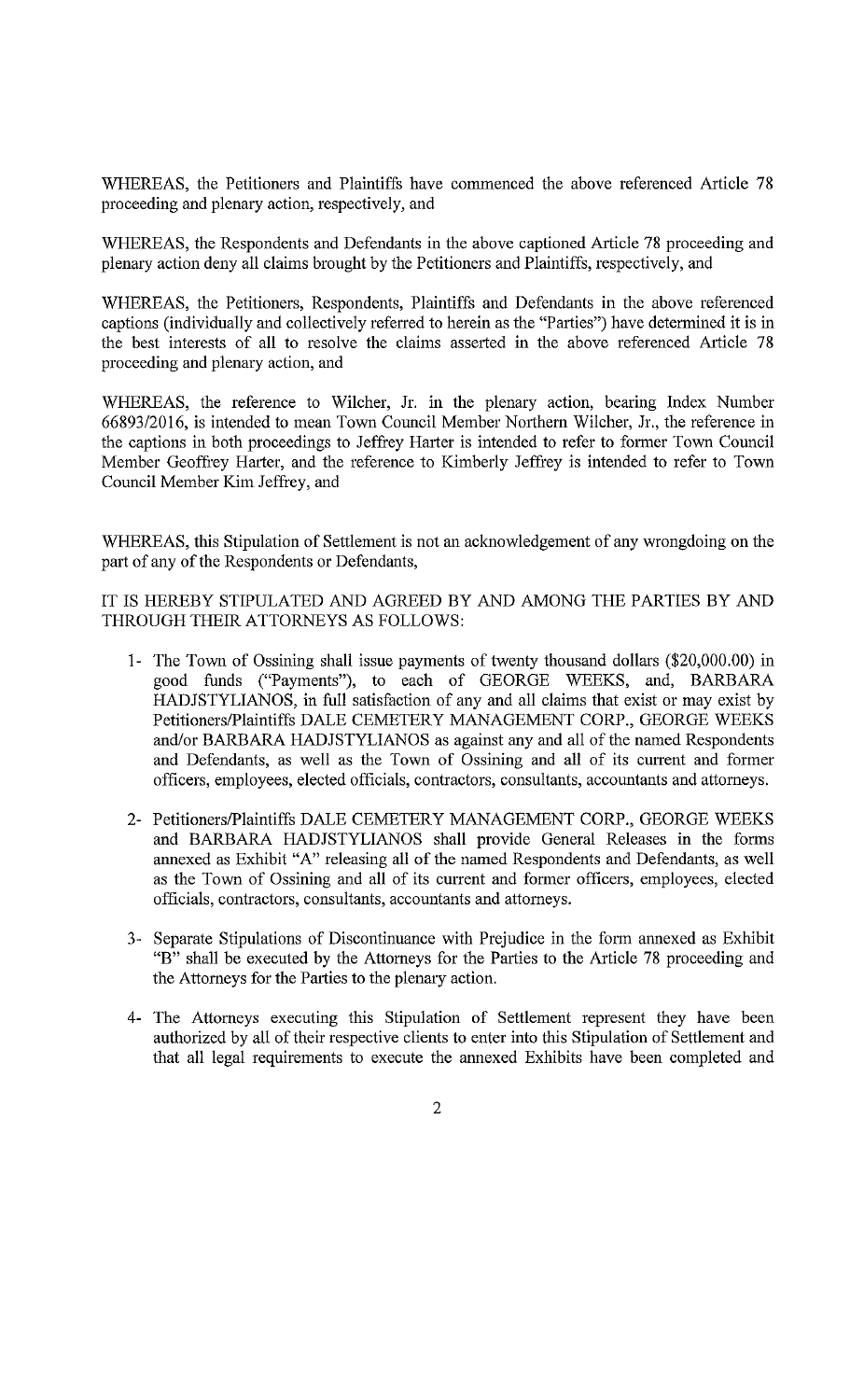authorized as required by law. WEEKS and HADJSTYLIANOS aver, and only for purposes of resolving the within actions the Respondents/Defendants do not dispute, that said individuals are authorized to act on behalf of and bind the Dale Cemetery Management Corp, and in consideration of the fact that all of the Petitioners/Plaintiffs have represented through their attorney that no other claims or causes of action among the Parties are known to exist or that are not fully and finally resolved by this Stipulation of Settlement, Respondents/Defendants have agreed to enter into this Stipulation of Settlement. Further, it is specifically agreed that no claim of lack of authority may form the basis for vacating this settlement or any of its terms by any party hereto.

- 5- Upon execution of the General Releases by Petitioners/Plaintiffs, their counsel Felsenfeld Legal, PLLC shall similarly execute and cause this Stipulation of Settlement, and the aforementioned executed General Releases and Stipulations of Discontinuance with Prejudice to be delivered to Silverberg Zalantis LLP, which shall be held in escrow, pending delivery of the Payments provided for herein to Felsenfeld Legal PLLC, counsel for Petitioners/Plaintiffs.
- 6- Within (5) days of delivery to Silverberg Zalantis LLP of this Stipulation of Settlement, and the aforementioned General Releases and Stipulations of Discontinuance with Prejudice, Payments as set forth above shall be forthwith delivered to Petitioners/Plaintiffs counsel.
- 7- Upon acknowledgement of receipt of such Payments by Petitioners/Plaintiffs' counsel, Silverberg Zalantis LLP shall then be authorized to file said Stipulations of Discontinuance with Prejudice and provide the General Releases to the respective parties.
- 8- This Stipulation of Settlement, which may only be modified in writing upon consent of all of the Parties to the respective action or proceeding, constitutes the entire agreement among the Parties and supersedes and nullifies any other agreement(s) among or between any or all of the Parties.
- 9- This Stipulation of Settlement may be executed in counterparts or by electronic or facsimile signature, all of which shall be deemed original signatures.

Dated: December \_\_\_\_, 2016

FELSENFELD LEGAL, PLLC

Steven Felsenfeld, Esq. Attorneys for Petitioners and Plaintiffs 6 Knoll View Ossining, NY 10562  $(914) 844 - 4911$ 

SIGNATURES CONTINUED ON THE FOLLOWING PAGE

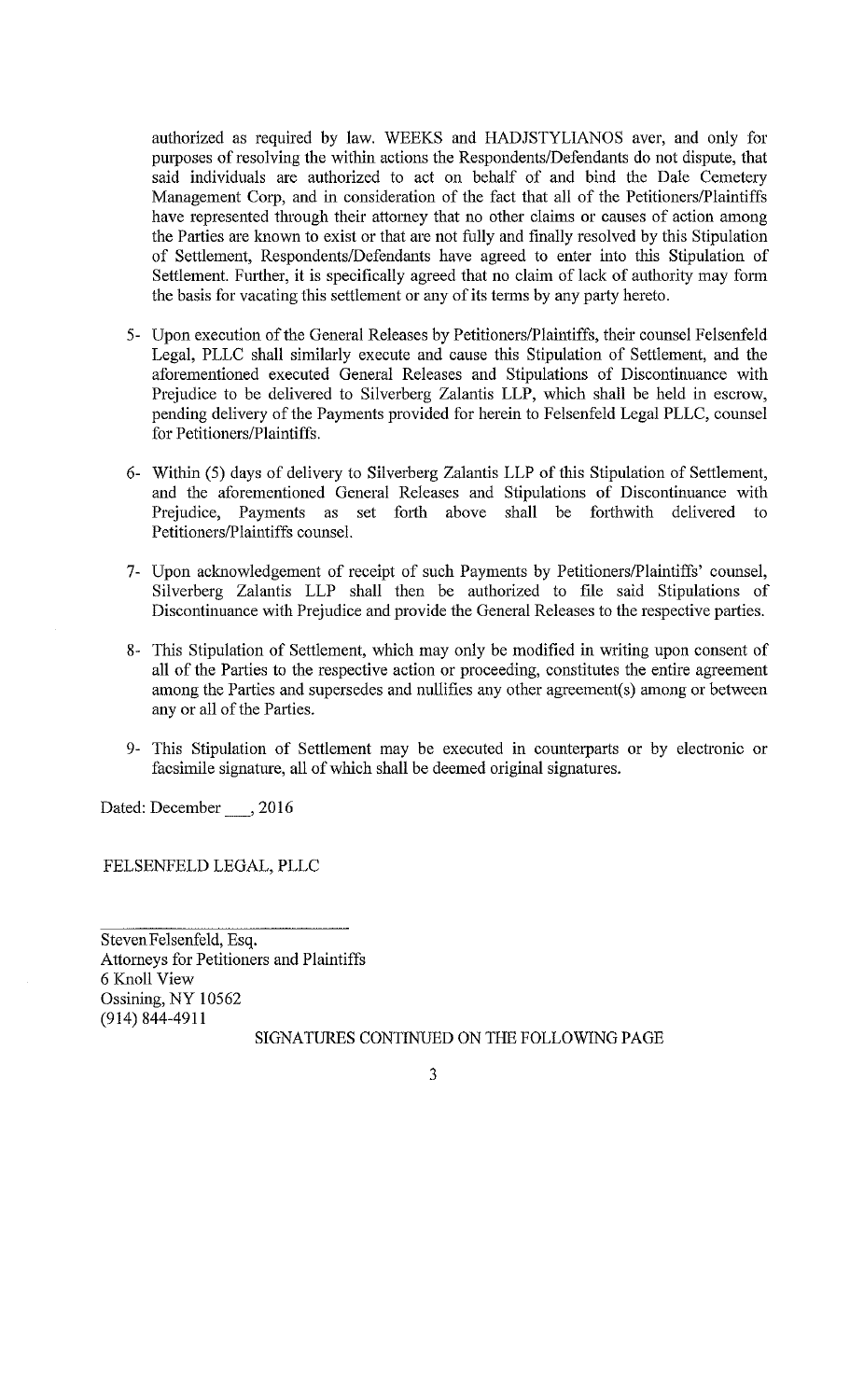# SILVERBERG ZALANTIS LLP

Steven M. Silverberg Attorneys for Respondents and Defendants,<br>except Defendant Donnelly 220 White Plains Road, Fifth Floor Tarrytown, NY 10591  $(914) 682-0707$ 

# LEAVITT LEGAL PLLC

Benjamin F. Leavitt, Esq. Attorneys for Defendant Donnelly 19 Court Plaza, Suite 201 White Plains, NY 10601  $(914)$  946-3800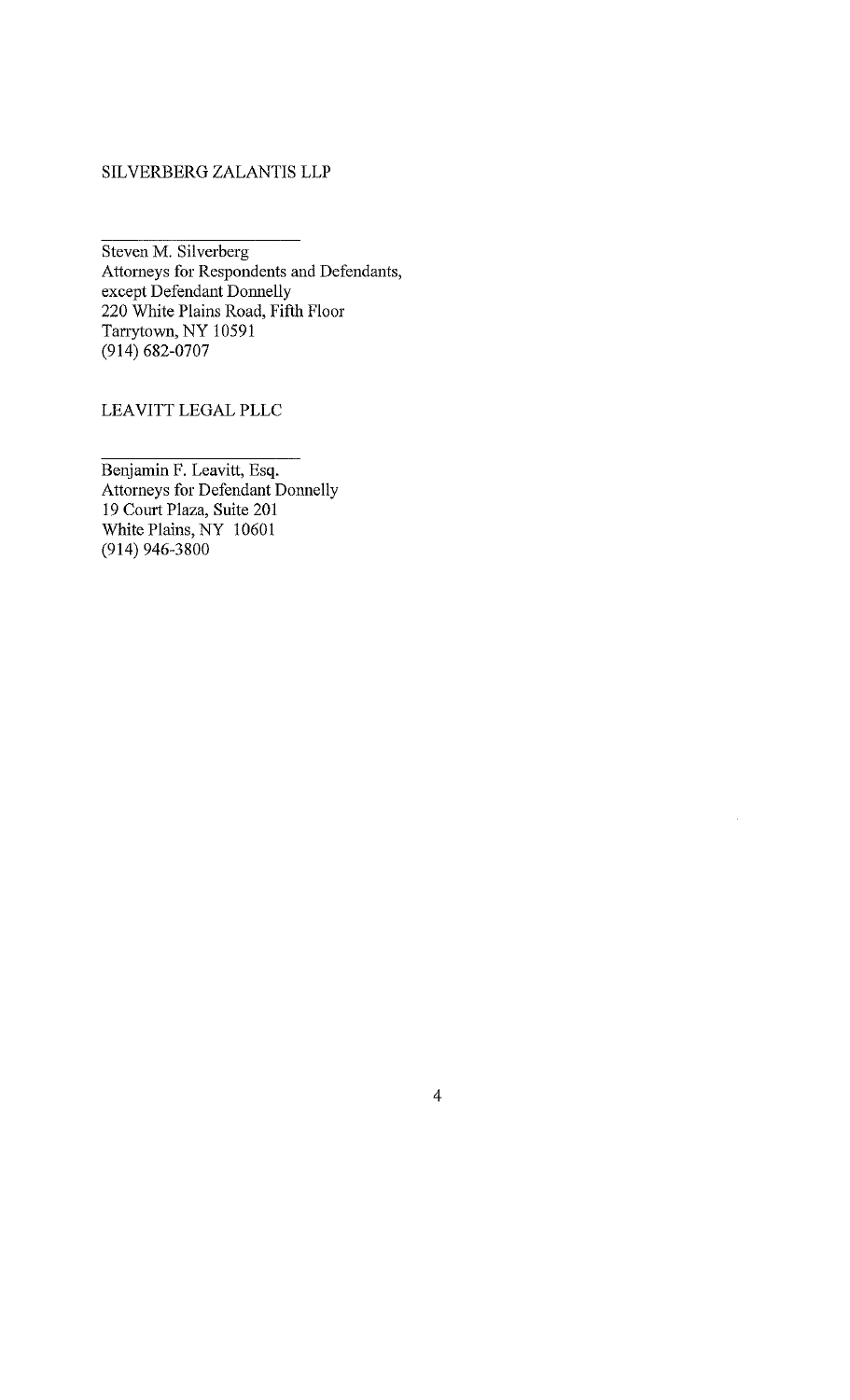$\int_{\mathbb{R}^3}$  $\frac{1}{\sqrt{2}}$ 

 $\mathcal{A}_{\mathcal{A}}$ 

# **EXHIBIT A**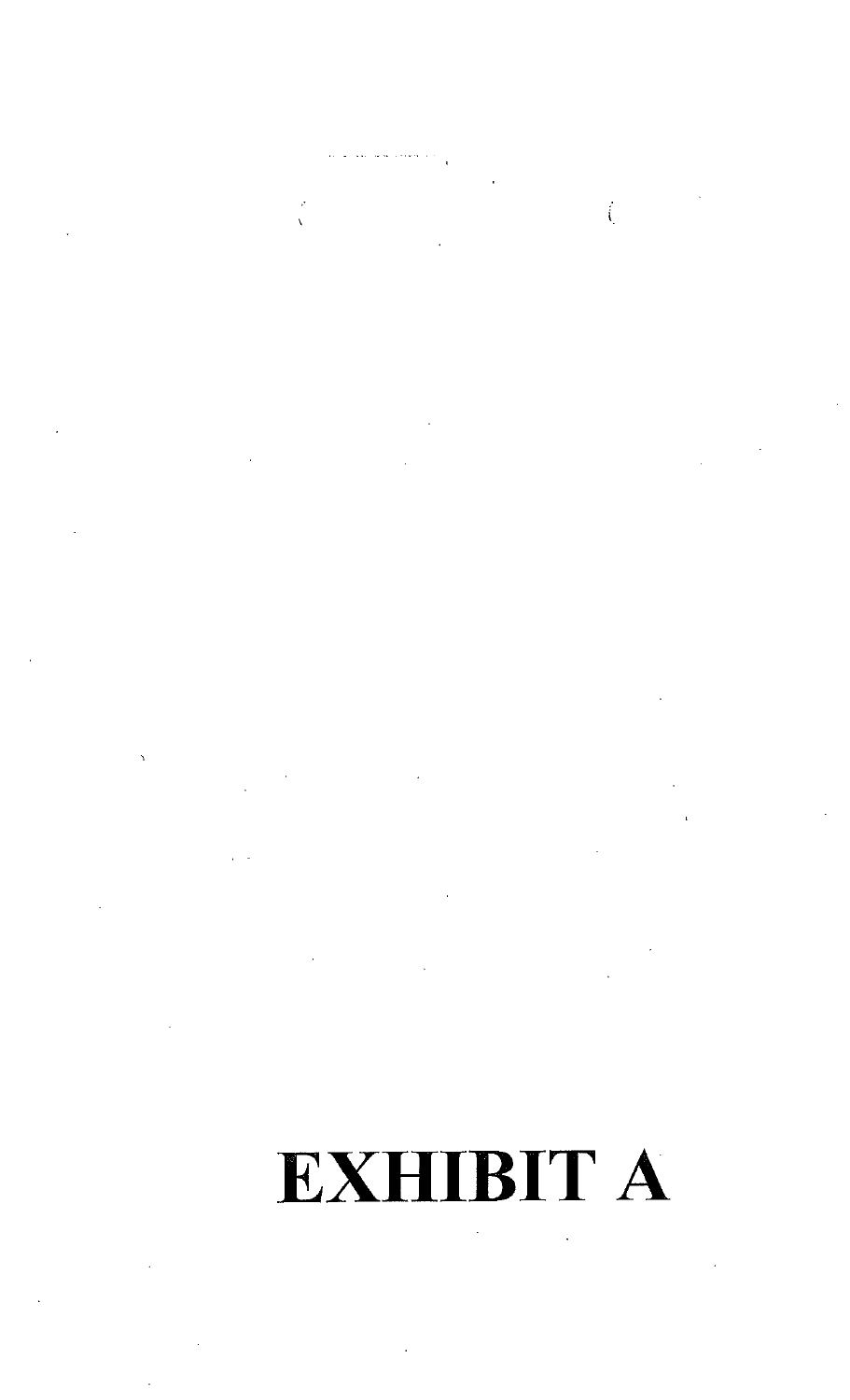## **GENERAL RELEASE**

In consideration for payment by the TOWN OF OSSINING (the "TOWN") of TEN (\$10) DOLLARS, receipt of which is acknowledged Dale Cemetery Management Corp. (hereinafter "Releasor") hereby remises, releases, and forever discharges the TOWN, the CURRENT AND FORMER TOWN BOARD, SUSANNE DONNELLY, WAYNE SPECTOR, KIMBERLY aka KIM JEFFREY, NORTHERN WILCHER JR., ERIC BLAHA, JEFFREY aka GEOFFREY HARTER, KAREN D'ATTORE, ELIZABETH FELDMAN, and DANA LEVENBERG, and their heirs, executors, administrators, successors, current and former attorneys, current and former officers, current and former elected officials and current and former employees (individually, in their official capacities and collectively "Releasees") from all debts, demands, actions, claims, causes of action, suits, dues, sums of money, accounts, bonds, specialties, covenants, contracts, controversies, agreements, promises, doings, omissions, damages, executions, liabilities, judgments and any and all other claims of every kind, nature, and description whatsoever, which against the said Releasees, and their heirs, executors, administrators, successors, attorneys, officers, and employees Releasor now has or ever had or ever will have from the beginning of the world to the date of this General Release, relating to any of the Releasees' conduct, and including all claims that were or could have been asserted in any and all demands or litigations served on Releasor's behalf, not limited to allegations related to any non-payments of wages, infliction of emotional distress, breach of contract, the operation, management, control and/or finances of Dale Cemetery and/or Dale Cemetery Management Corp. or any other damages of any nature or kind whether or not currently asserted inuring to Releasor; and Releasor agrees that (a) this General Release relates to the settlement of any and all disputed claims between Releasor and Releasees, (b) that the Releasees deny all liability, and (c) this General Release is not and should not be construed as an admission of the truthfulness of any of Releasor's claims.

> **GEORGE A. WEEKS, PRESIDENT** DALE CEMETERYMANAGEMENT CORP.

Sworn to before me this \_\_\_\_\_\_ day of December 2016

NOTARY PUBLIC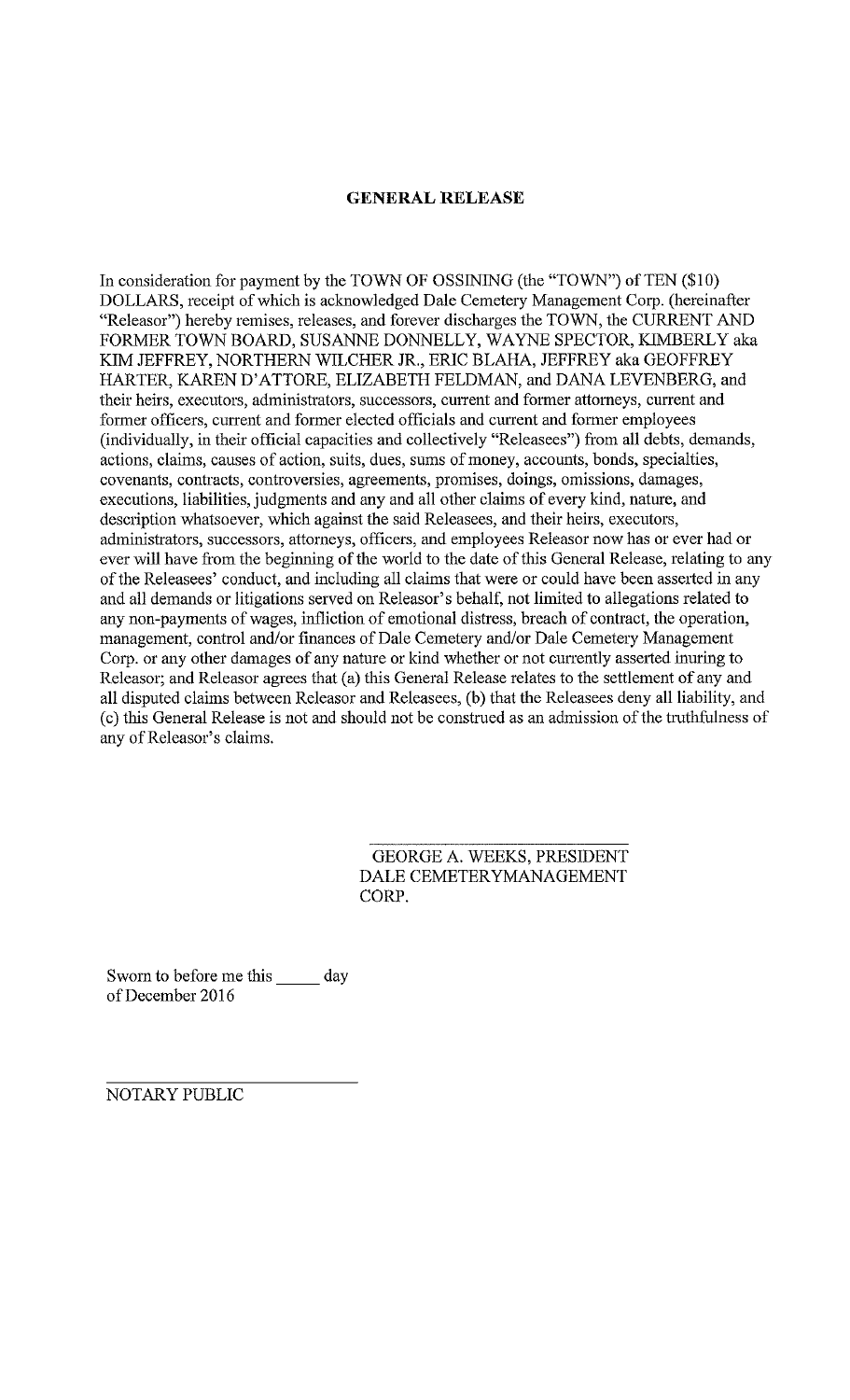# **GENERAL RELEASE**

In consideration for payment by the TOWN OF OSSINING (the "TOWN") of TWENTY THOUSAND (\$20,000.00) DOLLARS, to be delivered on or before December 19, 2016, payable to "GEORGE A. WEEKS," George A. Weeks (hereinafter "Releasor") hereby remises, releases, and forever discharges the TOWN, the CURRENT AND FORMER TOWN BOARD, SUSANNE DONNELLY, WAYNE SPECTOR, KIMBERLY aka KIM JEFFREY, NORTHERN WILCHER JR., ERIC BLAHA, JEFFREY aka GEOFFREY HARTER, KAREN D'ATTORE, ELIZABETH FELDMAN, and DANA LEVENBERG, and their heirs, executors, administrators, successors, current and former attorneys, current and former officers, current and former elected officials and current and former employees (individually, in their official capacities and collectively "Releasees") from all debts, demands, actions, claims, causes of action, suits, dues, sums of money, accounts, bonds, specialties, covenants, contracts, controversies, agreements, promises, doings, omissions, damages, executions, liabilities, judgments and any and all other claims of every kind, nature, and description whatsoever, which against the said Releasees, and their heirs, executors, administrators, successors, attorneys, officers, and employees Releasor now has or ever had or ever will have from the beginning of the world to the date of this General Release, relating to any of the Releasees' conduct, and including all claims that were or could have been asserted in any and all demands or litigations served on Releasor's behalf, not limited to allegations related to any non-payments of wages, infliction of emotional distress, breach of contract, the operation, management, control and/or finances of Dale Cemetery and/or Dale Cemetery Management Corp. or any other damages of any nature or kind whether or not currently asserted inuring to Releasor; and Releasor agrees that (a) this General Release relates to the settlement of any and all disputed claims between Releasor and Releasees, (b) that the Releasees deny all liability, and (c) this General Release is not and should not be construed as an admission of the truthfulness of any of Releasor's claims.

**GEORGE A. WEEKS** 

Sworn to before me this day of December 2016

NOTARY PUBLIC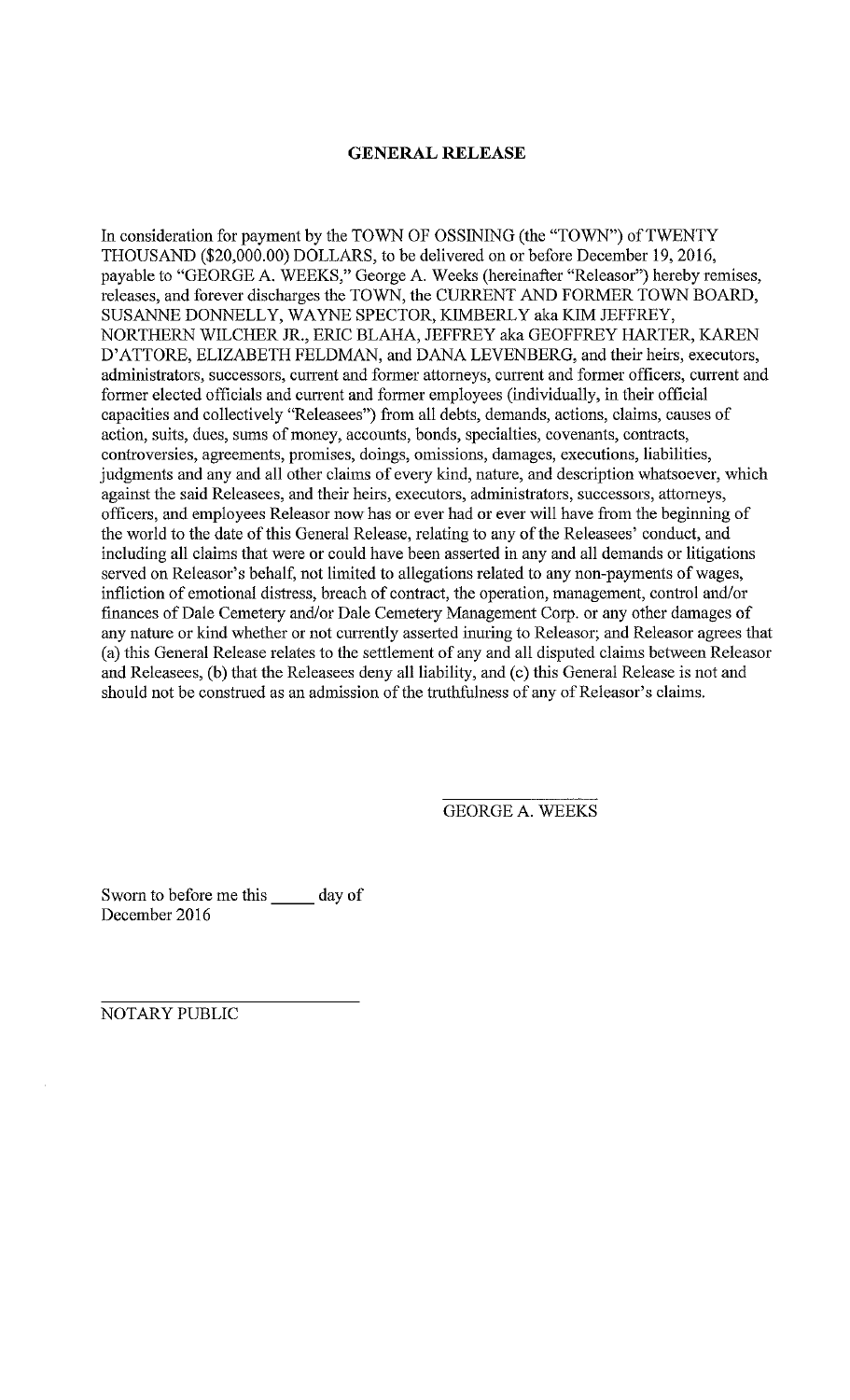# **GENERAL RELEASE**

In consideration for payment by the TOWN OF OSSINING (the "TOWN") of TWENTY THOUSAND (\$20,000.00) DOLLARS, to be delivered on or before December 19, 2016, payable to "BARBARA HADJSTYLIANOS," Barbara Hadjstylianos (hereinafter "Releasor") hereby remises, releases, and forever discharges the TOWN, the CURRENT AND FORMER TOWN BOARD, SUSANNE DONNELLY, WAYNE SPECTOR, KIMBERLY aka KIM JEFFREY, NORTHERN WILCHER JR., ERIC BLAHA, JEFFREY aka GEOFFREY HARTER, KAREN D'ATTORE, ELIZABETH FELDMAN, and DANA LEVENBERG, and their heirs, executors, administrators, successors, current and former attorneys, current and former officers, current and former elected officials and current and former employees (individually, in their official capacities and collectively "Releasees") from all debts, demands, actions, claims, causes of action, suits, dues, sums of money, accounts, bonds, specialties, covenants, contracts, controversies, agreements, promises, doings, omissions, damages, executions, liabilities, judgments and any and all other claims of every kind, nature, and description whatsoever, which against the said Releasees, and their heirs, executors, administrators, successors, attorneys, officers, and employees Releasor now has or ever had or ever will have from the beginning of the world to the date of this General Release, relating to any of the Releasees' conduct, and including all claims that were or could have been asserted in any and all demands or litigations served on Releasor's behalf, not limited to allegations related to any non-payments of wages, infliction of emotional distress, breach of contract, the operation, management, control and/or finances of Dale Cemetery and/or Dale Cemetery Management Corp. or any other damages of any nature or kind whether or not currently asserted inuring to Releasor; and Releasor agrees that (a) this General Release relates to the settlement of any and all disputed claims between Releasor and Releasees, (b) that the Releasees deny all liability, and (c) this General Release is not and should not be construed as an admission of the truthfulness of any of Releasor's claims.

# BARBARA HADJSTYLIANOS

Sworn to before me this \_\_\_\_\_\_ day of December 2016

NOTARY PUBLIC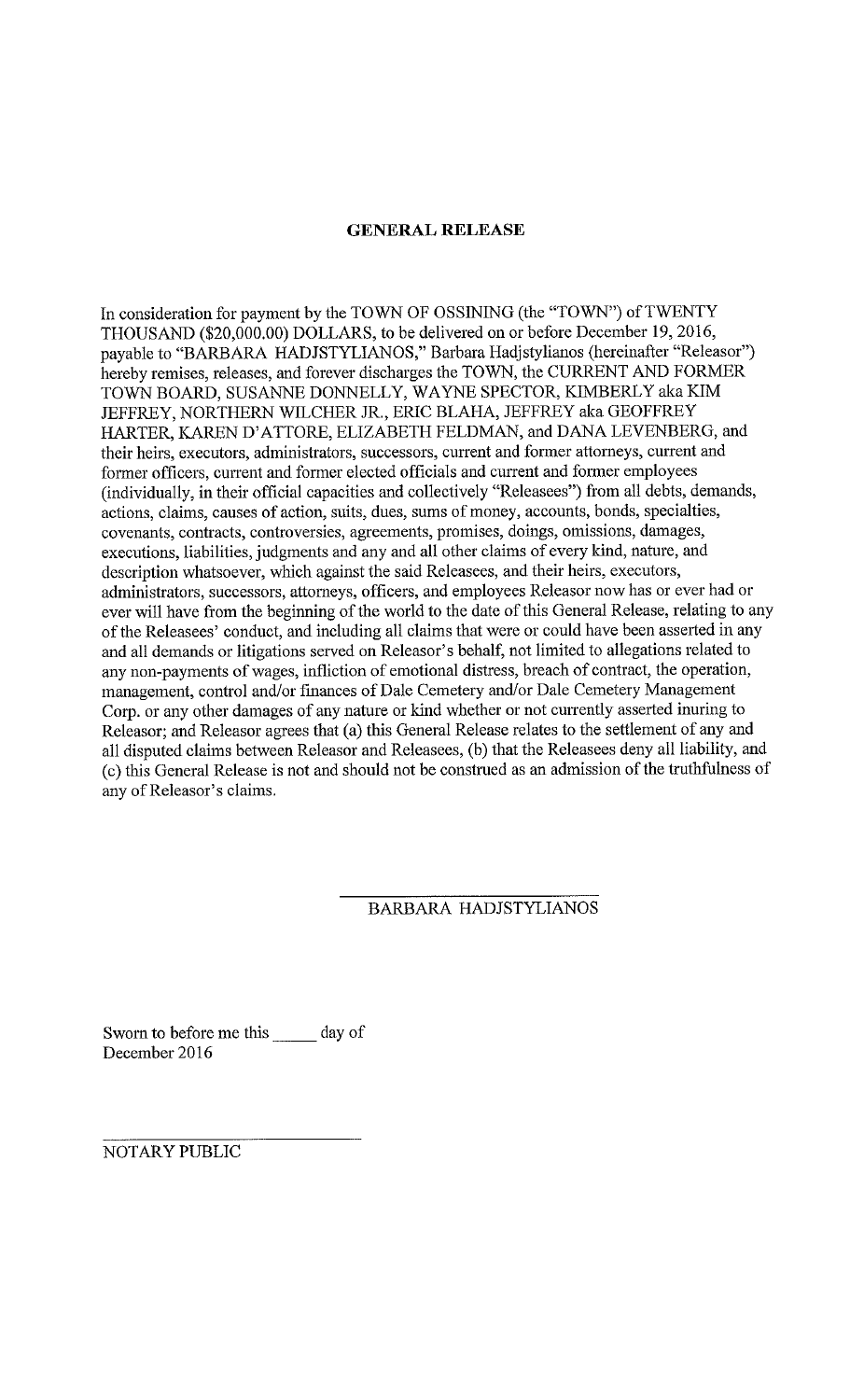# **EXHIBIT B**

 $\label{eq:2.1} \frac{1}{\sqrt{2}}\int_{0}^{\infty}\frac{1}{\sqrt{2\pi}}\left(\frac{1}{\sqrt{2\pi}}\right)^{2\alpha} \frac{1}{\sqrt{2\pi}}\int_{0}^{\infty}\frac{1}{\sqrt{2\pi}}\left(\frac{1}{\sqrt{2\pi}}\right)^{\alpha} \frac{1}{\sqrt{2\pi}}\frac{1}{\sqrt{2\pi}}\int_{0}^{\infty}\frac{1}{\sqrt{2\pi}}\frac{1}{\sqrt{2\pi}}\frac{1}{\sqrt{2\pi}}\frac{1}{\sqrt{2\pi}}\frac{1}{\sqrt{2\pi}}\frac{1}{\sqrt{2\pi}}$ 

 $\label{eq:2} \frac{1}{\sqrt{2\pi}}\sum_{i=1}^N\frac{1}{\sqrt{2\pi}}\int_{0}^{\sqrt{2\pi}}\frac{1}{\sqrt{2\pi}}\frac{dx}{\sqrt{2\pi}}\,dx$ 

 $\mathcal{L}^{\text{max}}_{\text{max}}$  and  $\mathcal{L}^{\text{max}}_{\text{max}}$ 

 $\label{eq:2.1} \frac{1}{2} \int_{\mathbb{R}^3} \frac{1}{\sqrt{2}} \, \frac{1}{\sqrt{2}} \, \frac{1}{\sqrt{2}} \, \frac{1}{\sqrt{2}} \int_{\mathbb{R}^3} \frac{1}{\sqrt{2}} \, \frac{1}{\sqrt{2}} \, \frac{1}{\sqrt{2}} \, \frac{1}{\sqrt{2}} \, \frac{1}{\sqrt{2}} \, \frac{1}{\sqrt{2}} \, \frac{1}{\sqrt{2}} \, \frac{1}{\sqrt{2}} \, \frac{1}{\sqrt{2}} \, \frac{1}{\sqrt{2}} \, \frac{1}{\sqrt{2}} \, \frac$ 

 $\label{eq:2.1} \mathcal{L}(\mathcal{L}^{\text{max}}_{\mathcal{L}}(\mathcal{L}^{\text{max}}_{\mathcal{L}})) \leq \mathcal{L}(\mathcal{L}^{\text{max}}_{\mathcal{L}}(\mathcal{L}^{\text{max}}_{\mathcal{L}}))$ 

 $\label{eq:2.1} \frac{1}{\sqrt{2}}\left(\frac{1}{\sqrt{2}}\right)^{2} \left(\frac{1}{\sqrt{2}}\right)^{2} \left(\frac{1}{\sqrt{2}}\right)^{2} \left(\frac{1}{\sqrt{2}}\right)^{2} \left(\frac{1}{\sqrt{2}}\right)^{2} \left(\frac{1}{\sqrt{2}}\right)^{2} \left(\frac{1}{\sqrt{2}}\right)^{2} \left(\frac{1}{\sqrt{2}}\right)^{2} \left(\frac{1}{\sqrt{2}}\right)^{2} \left(\frac{1}{\sqrt{2}}\right)^{2} \left(\frac{1}{\sqrt{2}}\right)^{2} \left(\$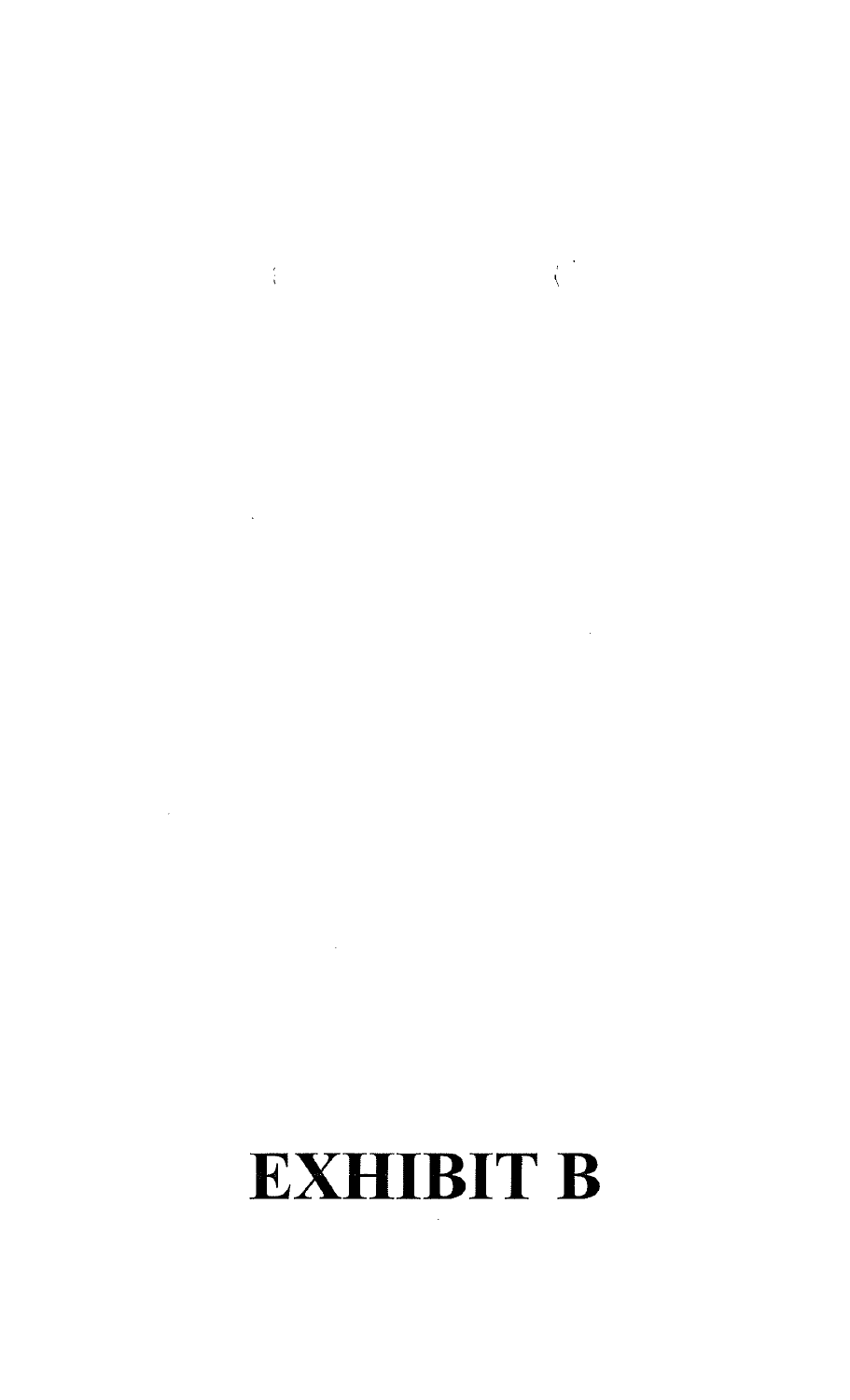# SUPREME COURT OF THE STATE OF NEW YORK COUNTY OF WESTCHESTER

DALE CEMETERY MANAGEMENT CORP., **GEORGE WEEKS and BARBARA** HADJSTYLIANOS,

Index No. 3135/2016

# Petitioners,

-against-

SUSANNE DONNELLY and DANA LEVENBERG, in their capacities as Town Supervisor(s), KIMBERLY JEFFREY, NORTHERN WILCHER JR., ERIC BLAHA, JEFFREY HARTER, KAREN D'ATTORE and ELIZABETH FELDMAN, in their capacities as Town Council members, WAYNE SPECTOR, in his capacity as Attorney to the Town Board (as constituted from January 1, 2014 to December 31, 2015), THE TOWN BOARD OF THE TOWN OF OSSINING (as constituted from January 1, 2014 to December 31, 2015), and THE TOWN BOARD OF THE TOWN OF OSSINING (as constituted from January 1, 2016 to date of Petition),

Respondents.

**STIPULATION OF** DISCONTINUANCE WITH **PREJUDICE** 

IT IS HEREBY STIPULATED AND AGREED, by and between the undersigned attorneys for all named parties and all appearing parties that whereas no party hereto is an infant, incompetent person for whom a committee has been appointed or conservatee and no person not a party has an interest in the subject matter of the above-captioned action, this action and all counterclaims asserted therein, if any, be, and the same hereby are all discontinued with prejudice, without costs or attorneys' fees or any disbursements to either party as against the other. This Stipulation of Discontinuance with Prejudice is being executed in consideration of a certain Stipulation of Settlement dated December \_\_, 2016 and is subject thereto.

This Stipulation may be executed in counterparts or by electronic or facsimile signature, all of which shall be deemed original signatures.

 $\mathbf{1}$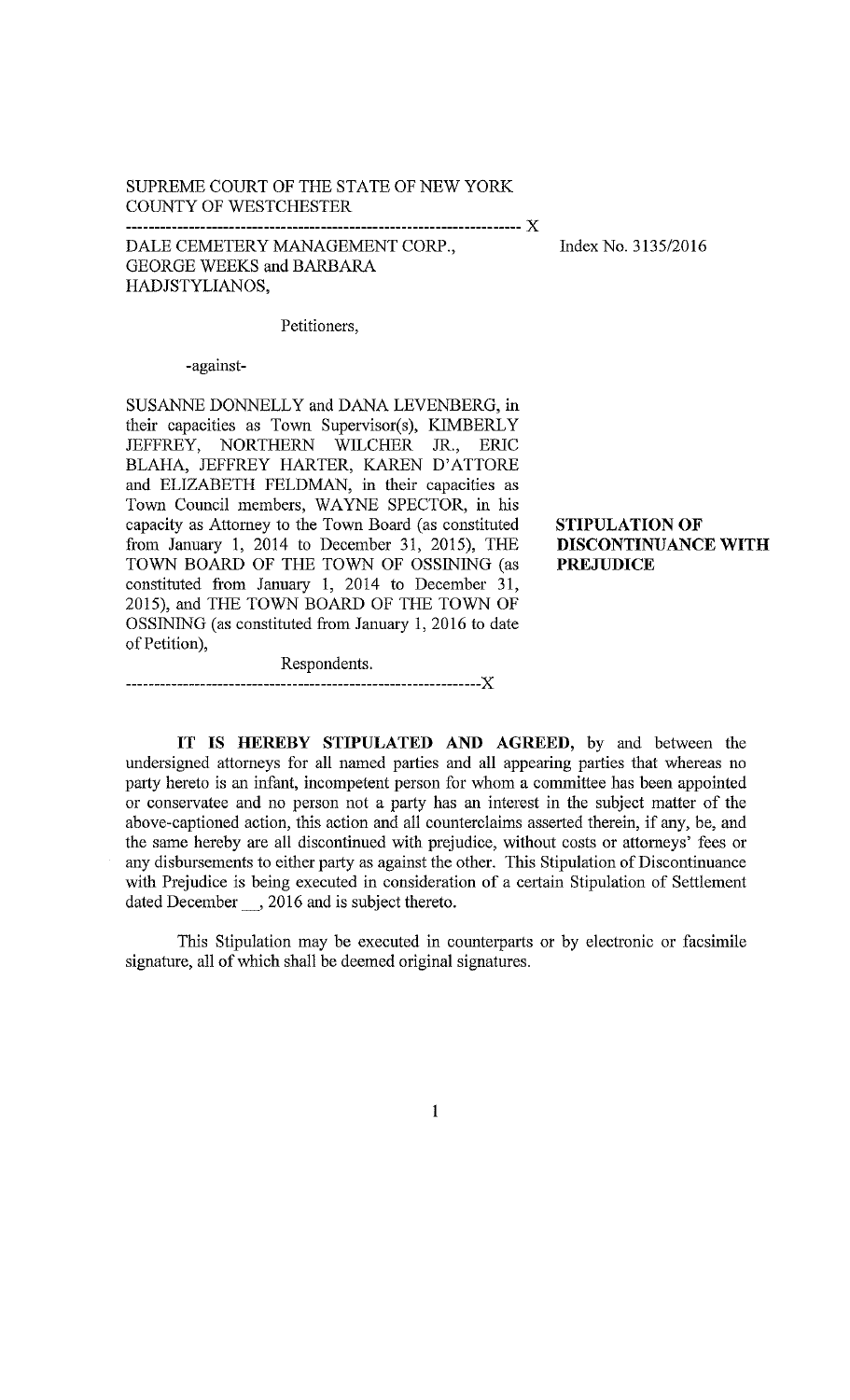This stipulation may be filed without further notice with the Clerk of the Court.

Dated: Tarrytown, New York December \_\_ , 2016

SILVERBERG ZALANTIS LLP

 $By:$ 

Steven M. Silverberg, Esq Attorneys for Defendants 220 White Plains Road,  $5<sup>th</sup>$  Floor Tarrytown, New York 10591 Tel. (914) 682-0707

FELSENFELD LEGAL, PLLC

By:  $\_\_$ Steven Felsenfeld, Esq Attorneys for Plaintiffs 6 Knoll View Ossining, New York 10562 Tel. (914) 844-4911

 $\overline{2}$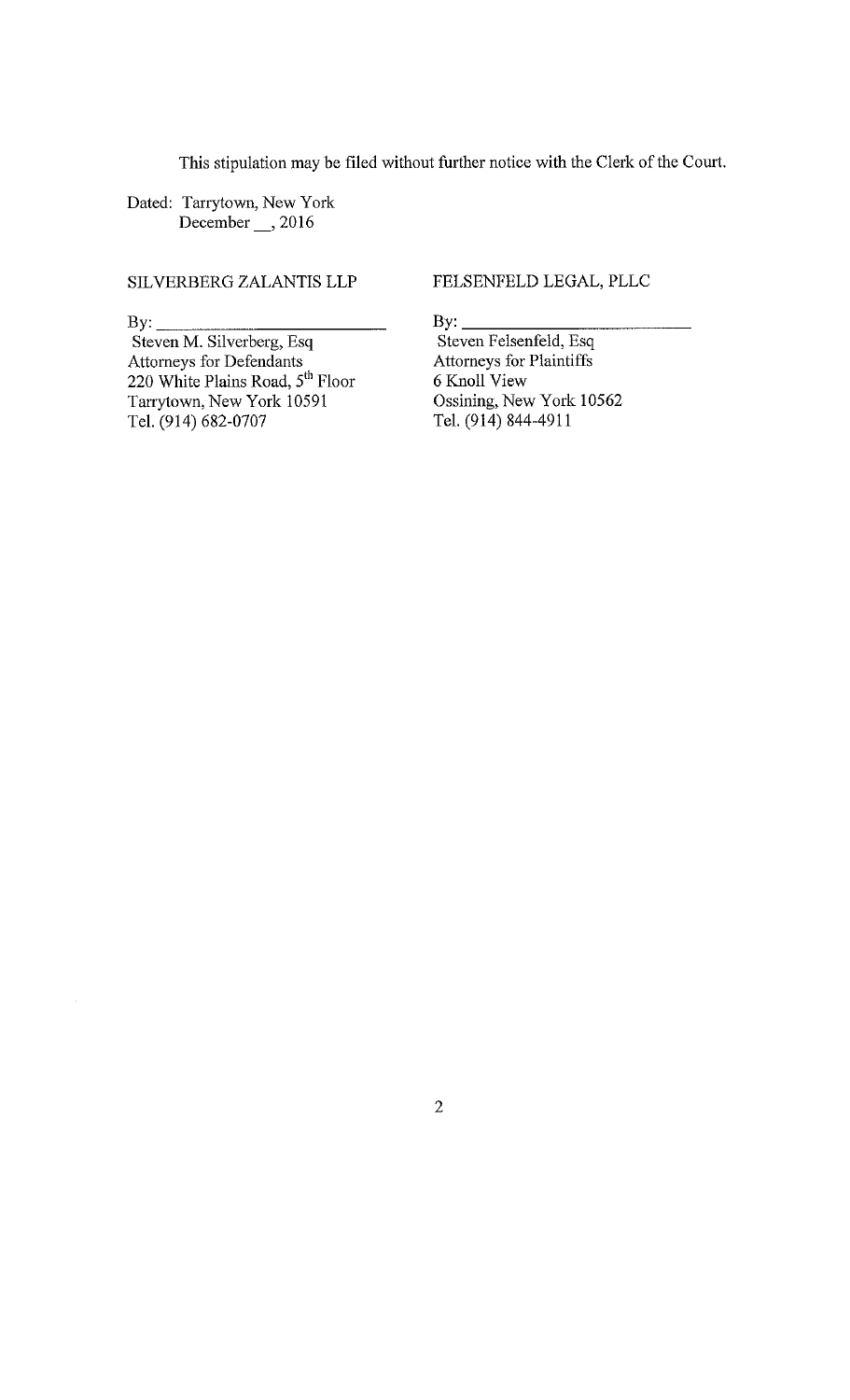# SUPREME COURT OF THE STATE OF NEW YORK COUNTY OF WESTCHESTER

DALE CEMETERY MANAGEMENT CORP., GEORGE WEEKS and BARBARA HADJSTYLIANOS, STIPULATION OF **DISCONTINUANCE** WITH PREJUDICE

-------------X

Plaintiffs,

-against-

Index No. 66893/2016

SUSANNE DONNELLY, WAYNE SPECTOR, KIMBERLY JEFFREY, WILCHER JR., ERIC BLAHA, JEFFREY HARTER, KAREN D'ATTORE, ELIZABETH FELDMAN, and DANA LEVENBERG,

Defendants.

IT IS HEREBY STIPULATED AND AGREED, by and between the undersigned attorneys for all named parties and all appearing parties that whereas no party hereto is an infant, incompetent person for whom a committee has been appointed or conservatee and no person not a party has an interest in the subject matter of the above-captioned action, this action and all counterclaims asserted therein, if any, be, and the same hereby are all discontinued with prejudice, without costs or attorneys' fees or any disbursements to either party as against the other. This Stipulation of Discontinuance with Prejudice is being executed in consideration of a certain Stipulation of Settlement dated December 3016 and is subject thereto.

This Stipulation may be executed in counterparts or by electronic or facsimile signature, all of which shall be deemed original signatures.